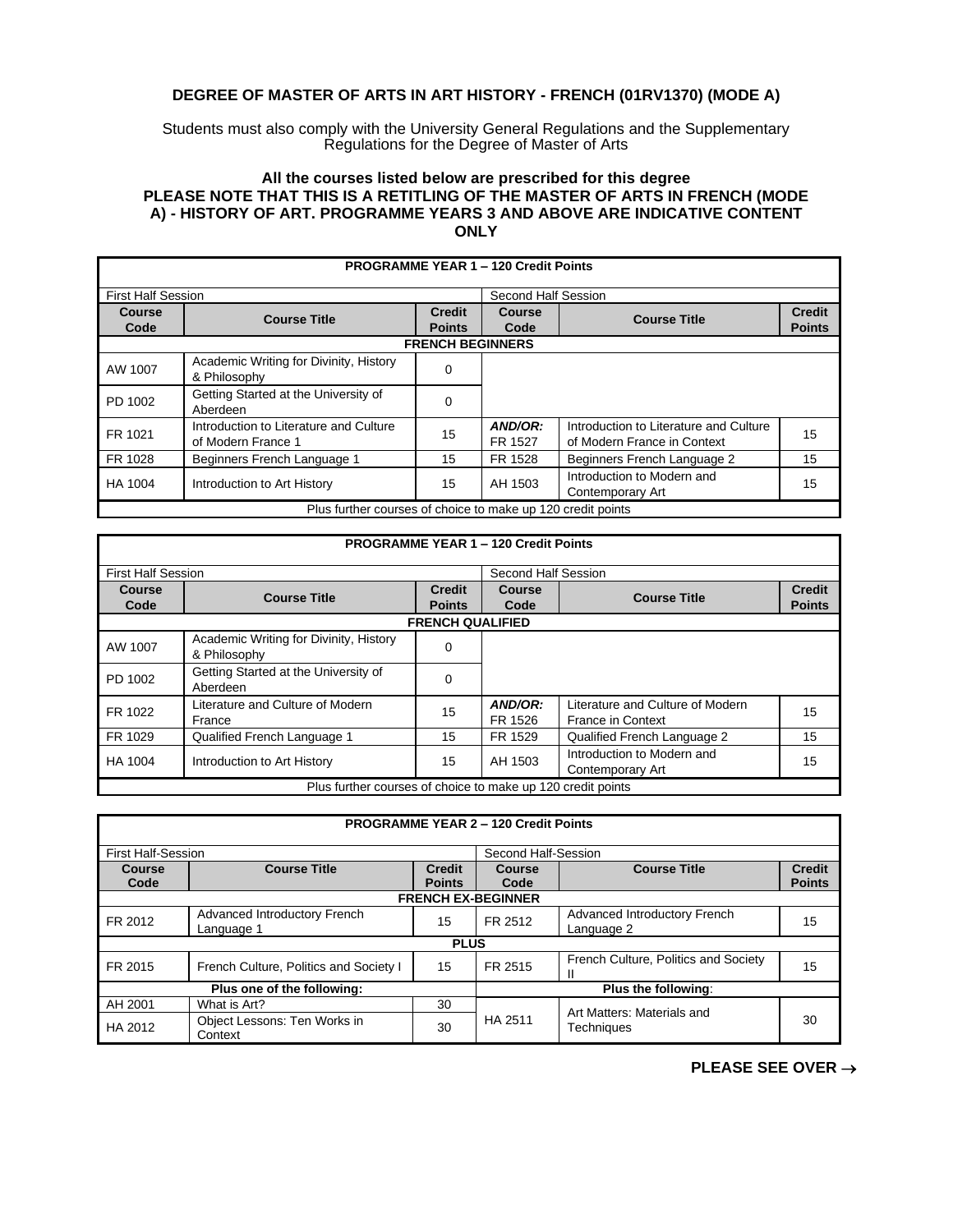|                           |                                        |                                | <b>PROGRAMME YEAR 2 - 120 Credit Points</b> |                                      |                                |  |
|---------------------------|----------------------------------------|--------------------------------|---------------------------------------------|--------------------------------------|--------------------------------|--|
| <b>First Half-Session</b> |                                        |                                | Second Half-Session                         |                                      |                                |  |
| <b>Course</b><br>Code     | <b>Course Title</b>                    | <b>Credit</b><br><b>Points</b> | Course<br>Code                              | <b>Course Title</b>                  | <b>Credit</b><br><b>Points</b> |  |
|                           | <b>FRENCH QUALIFIED</b>                |                                |                                             |                                      |                                |  |
| FR 2002                   | Advanced French Language 1             | 15                             | FR 2502                                     | Advanced French Language 2           | 15                             |  |
|                           |                                        | <b>PLUS</b>                    |                                             |                                      |                                |  |
| FR 2015                   | French Culture, Politics and Society I | 15                             | FR 2515                                     | French Culture, Politics and Society | 15                             |  |
|                           | Plus one of the following:             |                                |                                             | Plus the following:                  |                                |  |
| AH 2001                   | What is Art?                           | 30                             |                                             | Art Matters: Materials and           |                                |  |
| HA 2012                   | Object Lessons: Ten Works in Context   | 30                             | HA 2511                                     | Techniques                           | 30                             |  |

## **PROGRAMME YEAR 3 – 0 Credit Points**

| First Half-Session                                 |                     |                         | Second Half-Session |                     |                                |
|----------------------------------------------------|---------------------|-------------------------|---------------------|---------------------|--------------------------------|
| Course<br>Code                                     | <b>Course Title</b> | Credit<br><b>Points</b> | Course<br>Code      | <b>Course Title</b> | <b>Credit</b><br><b>Points</b> |
| Academic session spent in French speaking country. |                     |                         |                     |                     |                                |

|                           |                                                                           |                                | <b>PROGRAMME YEAR 4 - 120 Credit Points</b> |                                                                            |                                |
|---------------------------|---------------------------------------------------------------------------|--------------------------------|---------------------------------------------|----------------------------------------------------------------------------|--------------------------------|
| <b>First Half-Session</b> |                                                                           |                                | Second Half-Session                         |                                                                            |                                |
| Course<br>Code            | <b>Course Title</b>                                                       | <b>Credit</b><br><b>Points</b> | Course<br>Code                              | <b>Course Title</b>                                                        | <b>Credit</b><br><b>Points</b> |
| FR 3089                   |                                                                           |                                | Junior Honours French Language              |                                                                            | 15                             |
|                           | One of the following:                                                     |                                |                                             | One of the following:                                                      |                                |
| HA 3082                   | Painting In Tudor and Early Stuart<br>England                             | 30                             | AH 3501                                     | Curation: Theory and Practice                                              | 30                             |
| AH 3008                   | Reproduction and the Body in<br>Modern and Contemporary Art after<br>1945 | 30                             | AH 3507                                     | Climates of Classicism: Scottish<br>Travellers in Greece, 1770-1880        | 30                             |
|                           |                                                                           |                                | <b>HA 351A</b>                              | Italian Mural Painting and the<br>Making of Visual Cultures, 1400-<br>1500 | 30                             |
|                           | Plus further courses of level 3 French to make up 60 credit points.       |                                |                                             |                                                                            |                                |

|                                                                     | <b>PROGRAMME YEAR 5 - 120 Credit Points</b><br>Academic Year 2019/20 |               |                                |                                |               |  |
|---------------------------------------------------------------------|----------------------------------------------------------------------|---------------|--------------------------------|--------------------------------|---------------|--|
|                                                                     | <b>First Half-Session</b><br>Second Half-Session                     |               |                                |                                |               |  |
| Course                                                              | <b>Course Title</b>                                                  | <b>Credit</b> | Course                         | <b>Course Title</b>            | <b>Credit</b> |  |
| Code                                                                |                                                                      | <b>Points</b> | Code                           |                                | <b>Points</b> |  |
| FR 4089                                                             |                                                                      |               | Senior Honours French Language |                                | 30            |  |
| <b>EITHER:</b>                                                      |                                                                      |               | OR:                            |                                |               |  |
| FR 4097                                                             | Dissertation in French                                               | 15            | # HA 4588                      | Dissertation in History of Art | 30            |  |
| Plus one of the following:                                          |                                                                      |               |                                |                                |               |  |
|                                                                     | Reproduction and the Body in                                         |               |                                |                                |               |  |
| AH 4008                                                             | Modern and Contemporary Art after                                    | 30            |                                |                                |               |  |
|                                                                     | 1945                                                                 |               |                                |                                |               |  |
| AH 4011                                                             | Art and the City                                                     | 30            |                                |                                |               |  |
| HA 4082                                                             | Painting In Tudor and Early Stuart                                   | 30            |                                |                                |               |  |
|                                                                     | England                                                              |               |                                |                                |               |  |
| Plus further courses of Level 4 French to make up 60 credit points. |                                                                      |               |                                |                                |               |  |
|                                                                     | Plus 30 credit points in Level 4 Art History if required.            |               |                                |                                |               |  |

**PLEASE SEE OVER** →